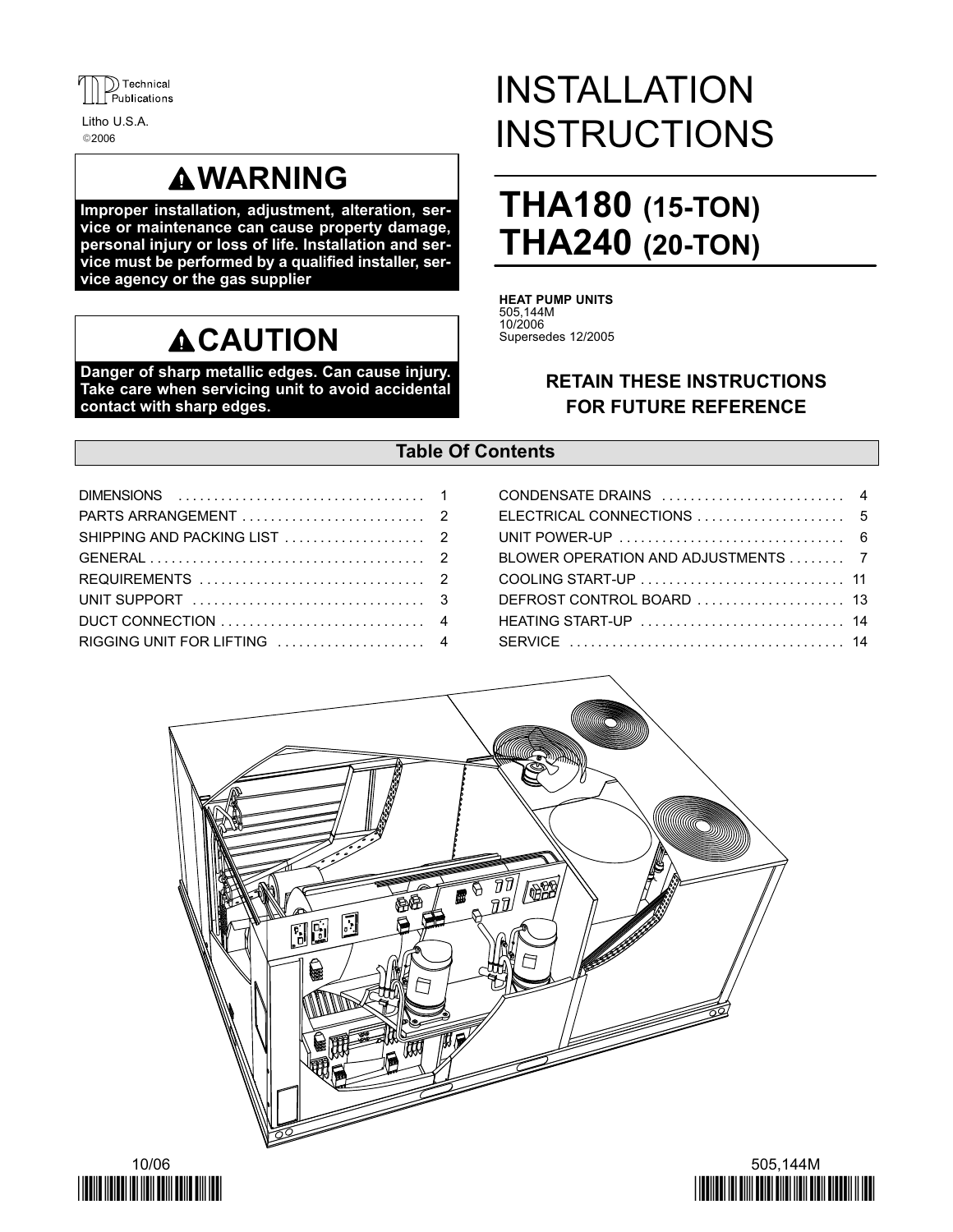### THA180 & 240 Dimensions

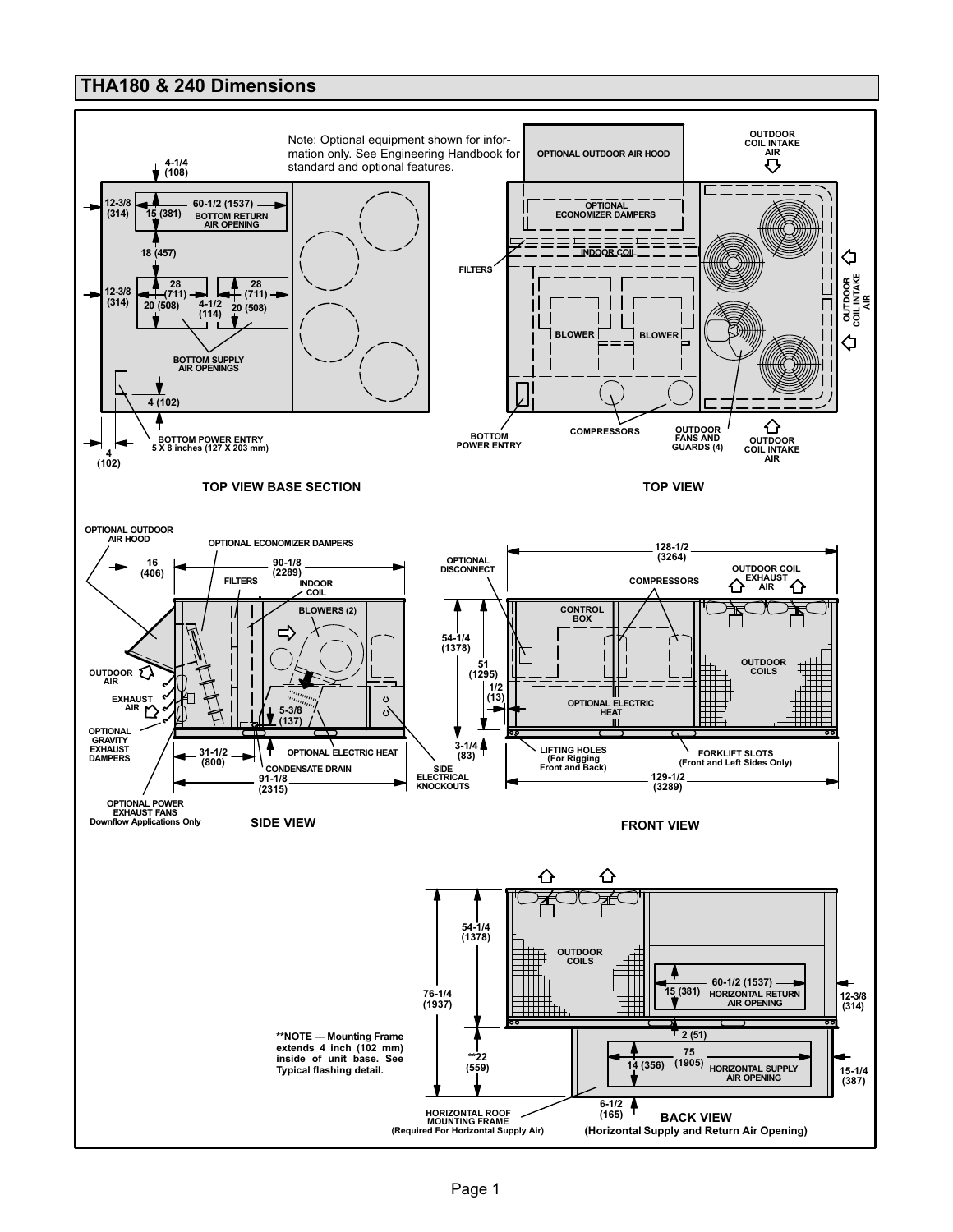### <span id="page-2-0"></span>THA180 & 240 Parts Arrangement



## Shipping and Packing List

#### Package 1 of 1 contains:

1− Assembled unit

Check unit for shipping damage. Receiving party should contact last carrier immediately if shipping damage is found.

#### General

These instructions are intended as a general guide and do not supersede local codes in any way. Authorities having jurisdiction should be consulted before installation.

Availability of units and options varies by brand.

#### **Requirements**

The THA unit is ETL certified for outdoor installations only at the clearances to combustible materials listed on unit nameplate and in figure 1.

Installation of THA heat pumps must conform with standards in National Fire Protection Association (NFPA) Standard for Installation of Air Conditioning and Ventilating Systems NFPA No. 90A," "Standard for Installation of Residence Type Warm Air Heating and Air conditioning Systems NFPA No. 90B," local municipal building codes and manufacturer's installation instructions.

The National Electric Code (ANSI/NFPA No. 70−1984) is available from:

National Fire Protection Association 470 Atlantic Avenue Boston, MA 02210



#### FIGURE 1

| <sup>I</sup> Unit<br>Clearance | in.(mm) | in.(mm) | in.(mm) | in.(mm) | Top<br>Clearance |
|--------------------------------|---------|---------|---------|---------|------------------|
| Service                        | 45      | 36      | 36      | 66      | Unob-            |
| Clearance                      | (1143)  | (914)   | (914)   | (1676)  | structed         |
| Minimum Opera-                 | 45      | 36      | 36      | 41      | Unob-            |
| tion Clearance                 | (1143)  | (914)   | (914)   | (1041)  | structed         |

Note − Entire perimeter of unit base requires support when elevated above mounting surface.

<sup>1</sup> Service Clearance - Required for removal of serviceable parts. Minimum Operation Clearance - Required dearance for proper unit operation.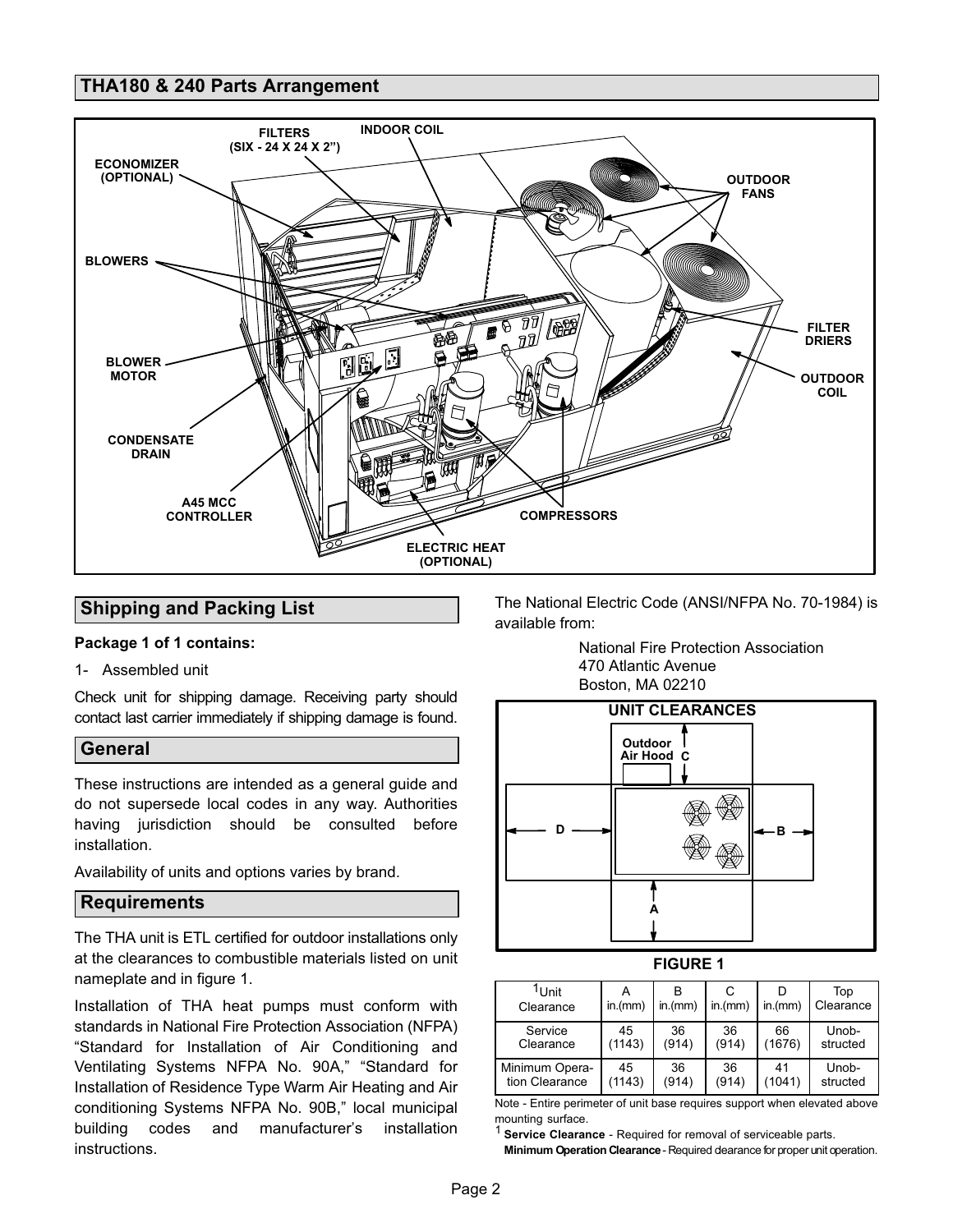## WARNING



Electric shock hazard and danger of explosion. Can cause injury, death or product or property damage. Turn off gas and electrical power to unit before<br>performing any maintenance or performing any maintenance or servicing operations on the unit. Follow lighting instructions attached to unit when putting unit back into operation and after service or maintenance.

The THA unit is ETL/CSA certified as a heat pump with cooling and with or without auxiliary electric heat for non−residential use only at the clearances to combustible materials as listed on the unit nameplate and in figure [1](#page-2-0).

Installation of ETL/CSA certified units must conform with current standard C273.5 "Installation Requirements for Heat Pumps" and applicable local codes. Authorities having jurisdiction should be consulted before installation.

Use of this unit as a construction heater or air conditioner is not recommended during any phase of construction. Very low return air temperatures, harmful vapors and operation of the unit with clogged or misplaced filters will damage the unit.

If this unit has been used for heating or cooling of buildings or structures under construction, the following conditions must be met or the warranty will be void:

- A room thermostat must control the unit. The use of fixed jumpers that will provide continuous heating or cooling is not allowed.
- A pre−filter must be installed at the entry to the return air duct.
- The return air duct must be provided and sealed to the unit.
- Return air temperature range between 55°F (13°C) and 80°F (27°C) must be maintained.
- Air filters must be replaced and pre−filter must be removed upon construction completion.
- The unit components, duct system, air filters and evaporator coil must be thoroughly cleaned following final construction clean−up.
- The unit operating conditions (including airflow, cooling operation, and heating operation) must be verified according to these installation instructions.

## **AIMPORTANT**

The Clean Air Act of 1990 bans the intentional venting of refrigerant (CFC's and HCFC's) as of July 1, 1992. Approved methods of recovery, recycling or reclaiming must be followed. Fines and/or incarceration may be levied for non−compliance.

## Unit Support

NOTE − Securely fasten roof frame to roof per local codes.

## A−Downflow Discharge Application Roof Mounting with LARMF18/36

- 1− The LARMF18/36 roof mounting frame must be installed, flashed and sealed in accordance with the instructions provided with the frame.
- 2− The LARMF18/36 roof mounting frame should be square and level to 1/16" per linear foot (5mm per linear meter) in any direction.
- 3− Duct must be attached to the roof mounting frame and not to the THA unit; supply and return plenums must be installed before setting the unit.
- 4− Trim and discard any pieces of exposed insulation which extend past the edges of the roof mounting frame.

#### Installer's Roof Mounting Frame

Many types of roof frames can be used to install the THA unit, depending upon different roof structures. Items to keep in mind when using the building frame or supports are:

- 1− The THA base is fully enclosed and insulated, so an enclosed frame is not required.
- 2− The frames or supports must be constructed with non−combustible materials and should be square and level to 1/16" per linear foot (5mm per linear meter) in any direction.
- 3− Frame or supports must be high enough to prevent any form of moisture from entering unit. Recommended minimum frame height is 14" (356mm).
- 4− Duct must be attached to the roof mounting frame and not to the THA unit. Supply and return plenums must be installed before setting the unit.
- 5− Units require support along all four sides of unit base. Supports must be constructed of steel or suitably treated wood materials.

NOTE−When installing an THA unit on a combustible surface for downflow discharge applications, the LARMF18/36 roof mounting frame is required.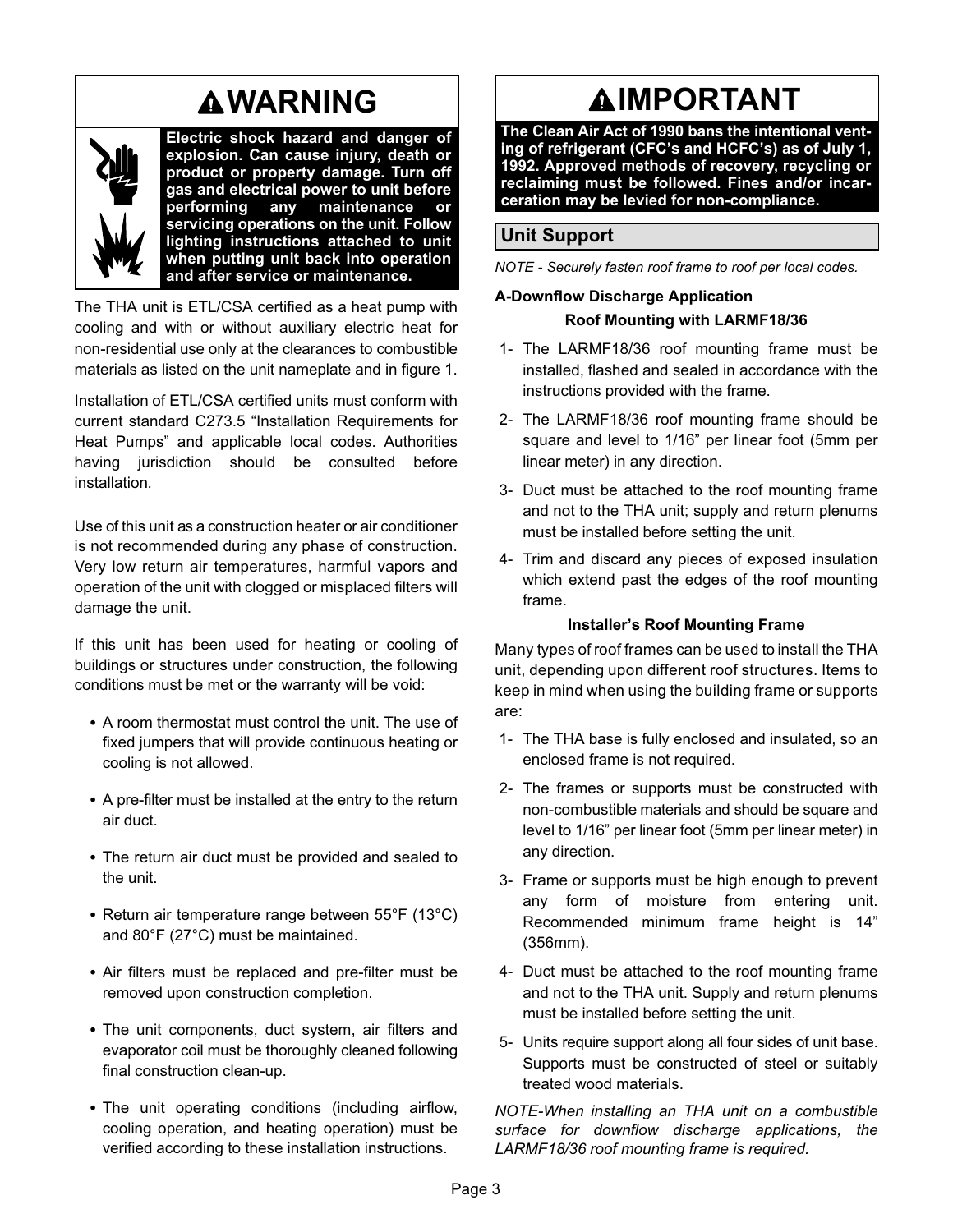#### B−Horizontal Discharge Applications

- 1− Units installed in horizontal airflow applications must use an LARMFH18/36 horizontal roof mounting frame. The supply air duct connects to the horizontal supply air opening on the LARMFH18/36. The return air duct connects to the unit horizontal return air opening. Refer to unit dimensions.
- 2− Specified installation clearances must be maintained when installing THA units. Refer to figure [1](#page-2-0).
- 3− Top of support slab should be at least 4" (102mm) above the finished grade and located so no run−off water from higher ground can collect around the unit.
- 4− Units require support along all four sides of unit base. Supports must be constructed of steel or suitably treated wood materials.

### Duct Connection

All exterior ducts, joints, and openings in roof or building walls must be insulated and weatherproofed with flashing and sealing compounds in accordance with applicable codes. Any duct passing through an unconditioned space must be insulated.

# **A** CAUTION

In downflow applications, do not drill or punch holes in base of unit. Leaking in roof may occur if unit base is punctured.

### Rigging Unit For Lifting

- 1− Detach wooden base protection before rigging.
- 2− Connect rigging to the unit base using both holes in each corner. See figure 2.
- 3− All panels must be in place for rigging.
- 4− Place field-provided H-style pick in place just above top edge of unit. Frame must be of adequate strength and length. (H−style pick prevents damage to top of unit.)

#### Condensate Drains

Remove cap and make drain connection to the 1" N.P.T. drain nipple provided on unit. A trap must be installed between drain connection and an open vent for proper condensate removal. See figure 3. It is sometimes acceptable to drain condensate onto the roof or grade;

however, a tee should be fitted to the trap to direct condensate downward. The condensate line must be vented. Check local codes concerning condensate disposal. Refer to pages 1 and 2 for condensate drain location.



FIGURE 2



FIGURE 3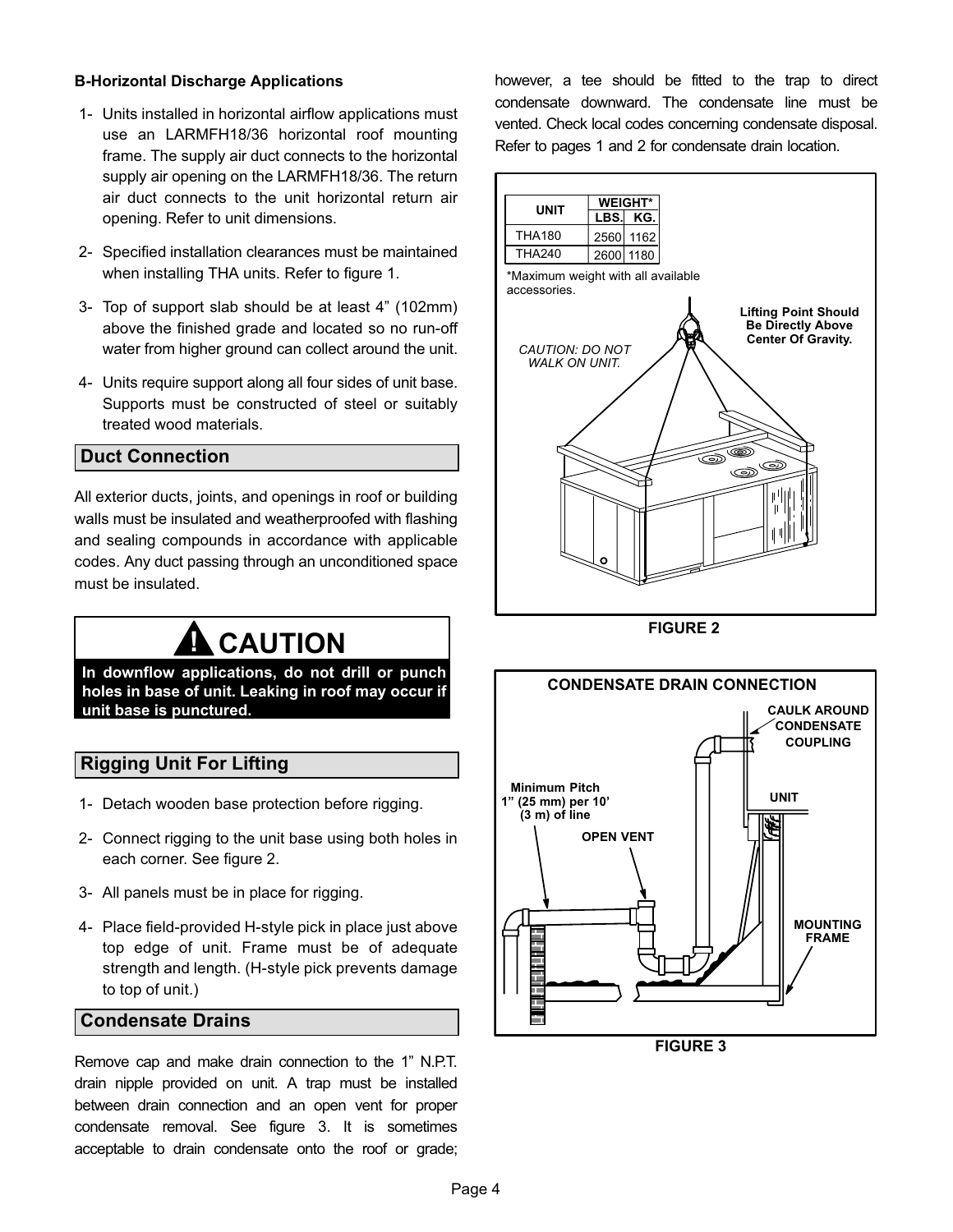Electrical Connections

# **AWARNING**



POWER SUPPLY

Do not apply power or close disconnect switch until installation is complete. Refer to start−up directions.

Refer to unit nameplate for minimum circuit ampacity and maximum fuse size.

- 1− 230,460,575 volt units are factory wired. For 208V supply, disconnect the orange wire (230V) at all control power transformer(s). Reconnect the red wire (208V). Tape the exposed end of the 230V orange wire.
- 2− Route power through the bottom power entry area and connect to L1, L2, and L3 on TB2 in control area. Route power to TB15 on units equipped with electric heat. Secure power wiring with wire ties provided in control box. See unit wiring diagram.

#### CONTROL WIRING

#### A−Thermostat Location

Room thermostat mounts vertically on a standard 2" X 4" handy box or on any non−conductive flat surface.

Locate thermostat approximately 5 feet (1524mm) above the floor in an area with good air circulation at average temperature. Avoid locating the room thermostat where it might be affected by:

−drafts or dead spots behind doors and in corners

- −hot or cold air from ducts
- −radiant heat from sun or appliances
- −concealed pipes and chimneys

#### B−Control Wiring

 1− Route thermostat cable or wires from subbase to unit MCC (A45) board in control box (refer to unit dimensions to locate bottom and side power entry).

IMPORTANT − Unless field thermostat wires are rated for maximum unit voltage, they must be routed away from line voltage wiring. Use wire ties located to the left of the MCC board (A45) to secure thermostat cable.

Use18 AWG wire for all applications using remotely installed electro−mechanical and electronic thermostats.

- 2− Install thermostat assembly in accordance with instructions provided with thermostat.
- 3− Connect thermostat wiring to TB1 terminal on MCC (A45) control board as shown in figure 4 for electro−mechanical and electronic thermostats. If using other temperature control devices or energy management systems see instructions and wiring diagram provided by manufacturer.

IMPORTANT−Terminal connections at the subbase and TB1 must be made securely. Loose control wire connections may allow unit to operate but not with proper response to room demand.



FIGURE 4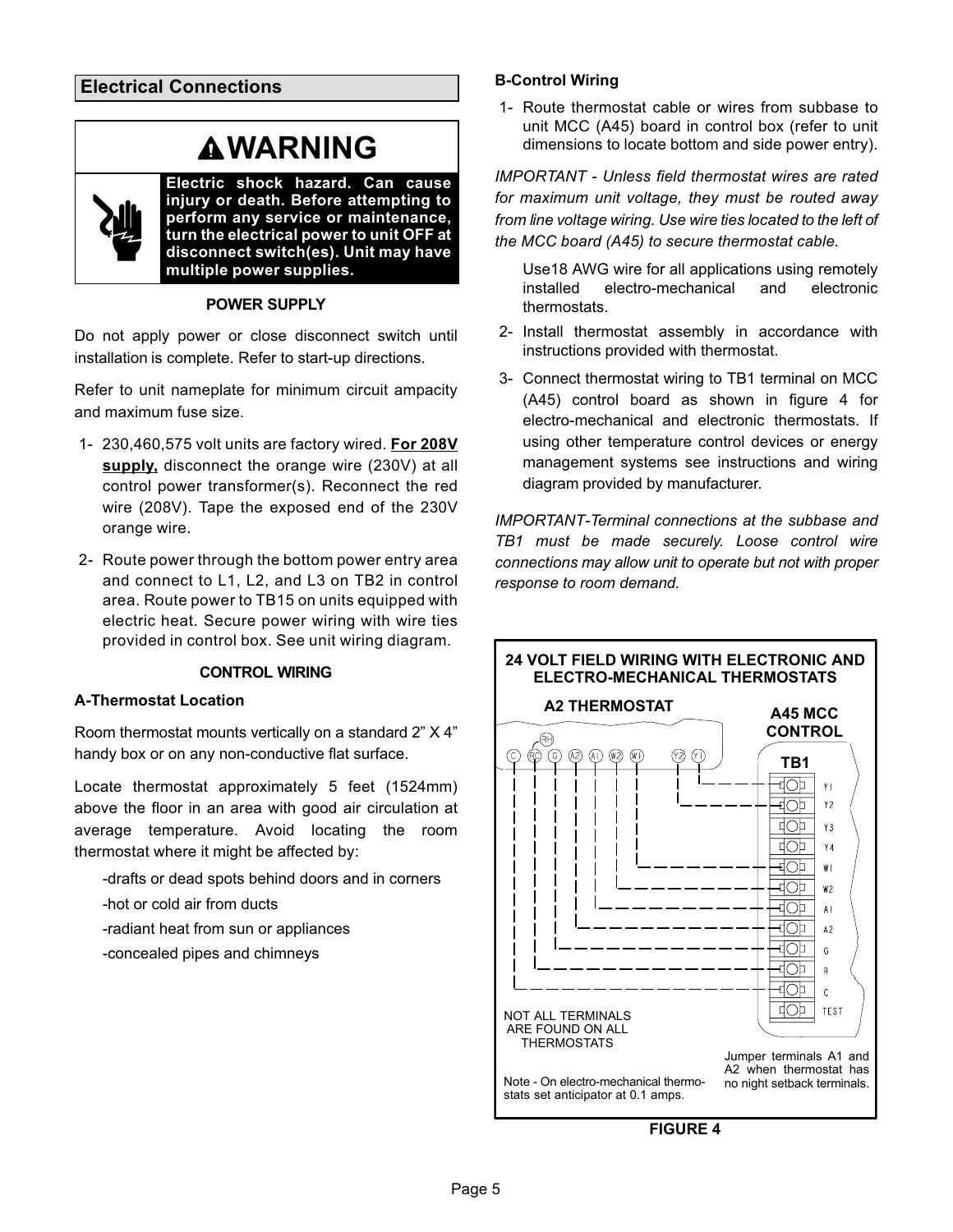## Unit Power−Up

### A−General

- 1− Make sure that unit is installed in accordance with the installation instructions and applicable codes.
- 2− Inspect all electrical wiring, both field- and factory-installed, for loose connections. Tighten as required.
- 3− Check to ensure that refrigerant lines do not rub against the cabinet or against other refrigerant lines.
- 4− Check voltage at disconnect switch. Voltage must be within range listed on nameplate. If not, consult power company and have voltage condition corrected before starting unit.
- 5− Make sure filters are in place before start-up.

#### B−MCC (A45) Control Board

- 1− Make sure there is no heating, cooling, or blower demand from thermostat. Apply power to unit.
- 2− Locate green heartbeat LED on MCC board. See figure 5. LED should flash slowly to indicate normal operation. Refer to table 1 if the heartbeat LED is not flashing normally.



FIGURE 5

#### TABLE 1 MCC HEARTBEAT LED STATUS

| I FD<br><b>Status</b> | Indicates                            | Action                                                                       |
|-----------------------|--------------------------------------|------------------------------------------------------------------------------|
| Off                   | No power to<br>hoard.                | Check field wiring. If problem<br>persists refer to service manual.          |
| On                    | Processor error.                     | Press MCC pushbutton and<br>hold for three seconds to re-<br>set processor.* |
| Flashing<br>Slowly    | Normal.                              | None.                                                                        |
|                       |                                      |                                                                              |
| Flashing<br>Rapidly   | Invalid unit DIP<br>switch selected. | Make sure switches are set<br>correctly. Refer to figure 6.                  |

\*Press pushbutton and immediately release to override the 4−minute compressor minimum run time.

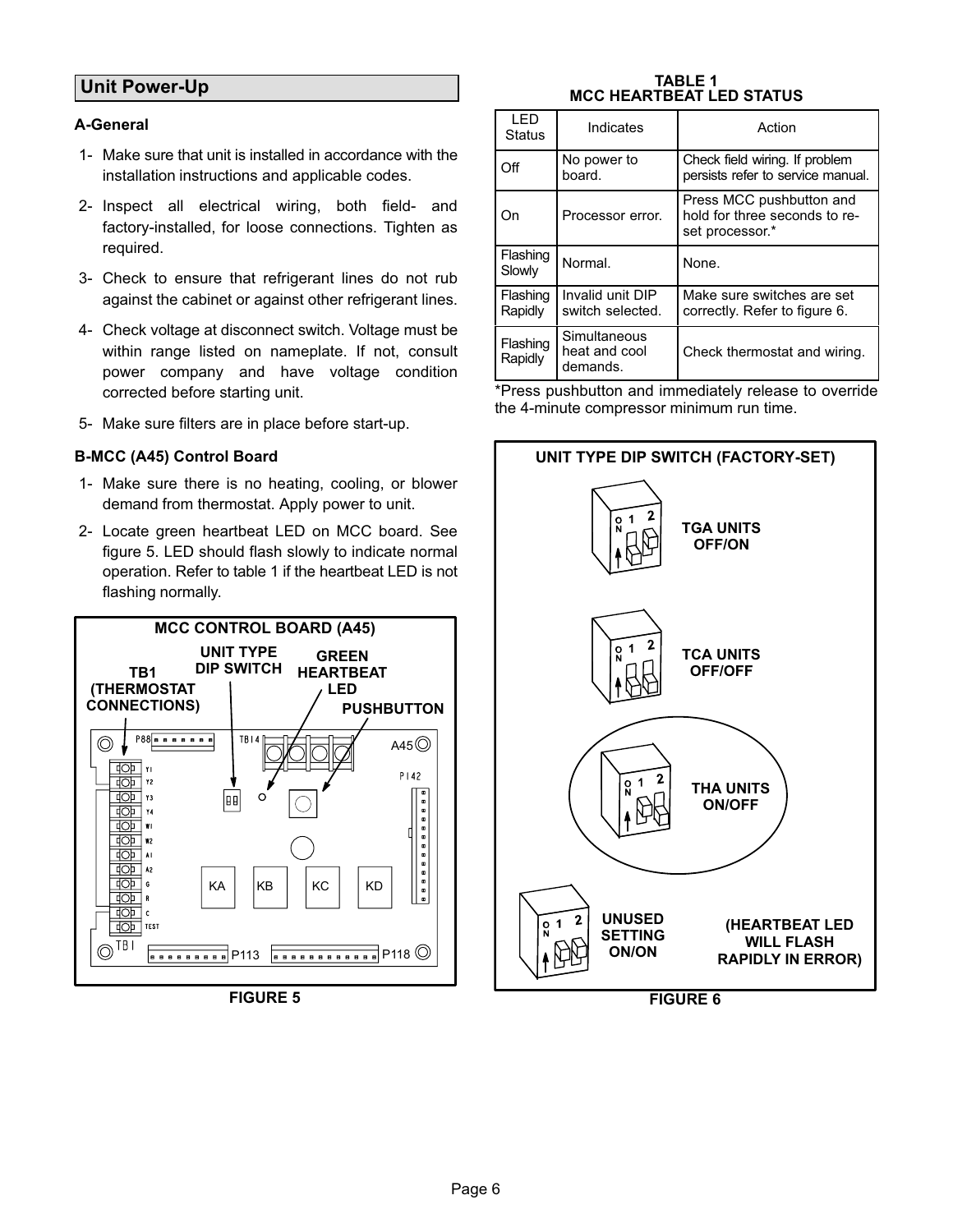#### <span id="page-7-0"></span>Blower Operation And Adjustments

#### A−Three Phase Scroll Compressor Voltage Phasing

Three phase scroll compressors must be phased sequentially to ensure correct compressor and blower rotation and operation. Compressor and blower are wired in phase at the factory. Power wires are color−coded as follows: line 1−red, line 2−yellow, line 3−blue.

- 1− Observe suction and discharge pressures and blower rotation on unit start−up.
- 2− Suction pressure must drop, discharge pressure must rise, and blower rotation must match rotation marking.

If pressure differential is not observed or blower rotation is not correct:

- 3− Disconnect all remote electrical power supplies.
- 4− Reverse any two field−installed wires connected to the line side of TB2 or TB15 (on units equipped with electric heat). Do not reverse wires at blower contactor.
- 5− Make sure the connections are tight.

Discharge and suction pressures should operate at their normal start-up ranges.

#### B−Blower Operation

Initiate blower demand at thermostat according to instructions provided with thermostat. Unit will cycle on thermostat demand. The following steps apply to applications using a typical electro−mechanical thermostat.

- 1− Set thermostat or temperature control device fan switch to **AUTO** or **ON.** With fan switch in **ON** position, blower will operate continuously. With fan switch in AUTO position, the blower will cycle with demand.
- 2− Blower and entire unit will be off when thermostat or temperature control device system switch is in OFF position.

#### C−Blower Access

The blower assembly is secured to a sliding base which allows the entire assembly to be pulled out of the unit. See figure 7.

- 1− Remove the clamp which secures the blower wiring to the blower motor base.
- 2− Remove and retain screws on either side of sliding base. Pull base toward outside of unit. When pulling the base out further than 12" (305mm), disconnect wiring to K3 blower contactor T1, T2, and T3. Pull wiring toward blower to allow enough slack to slide the base out further.



FIGURE 7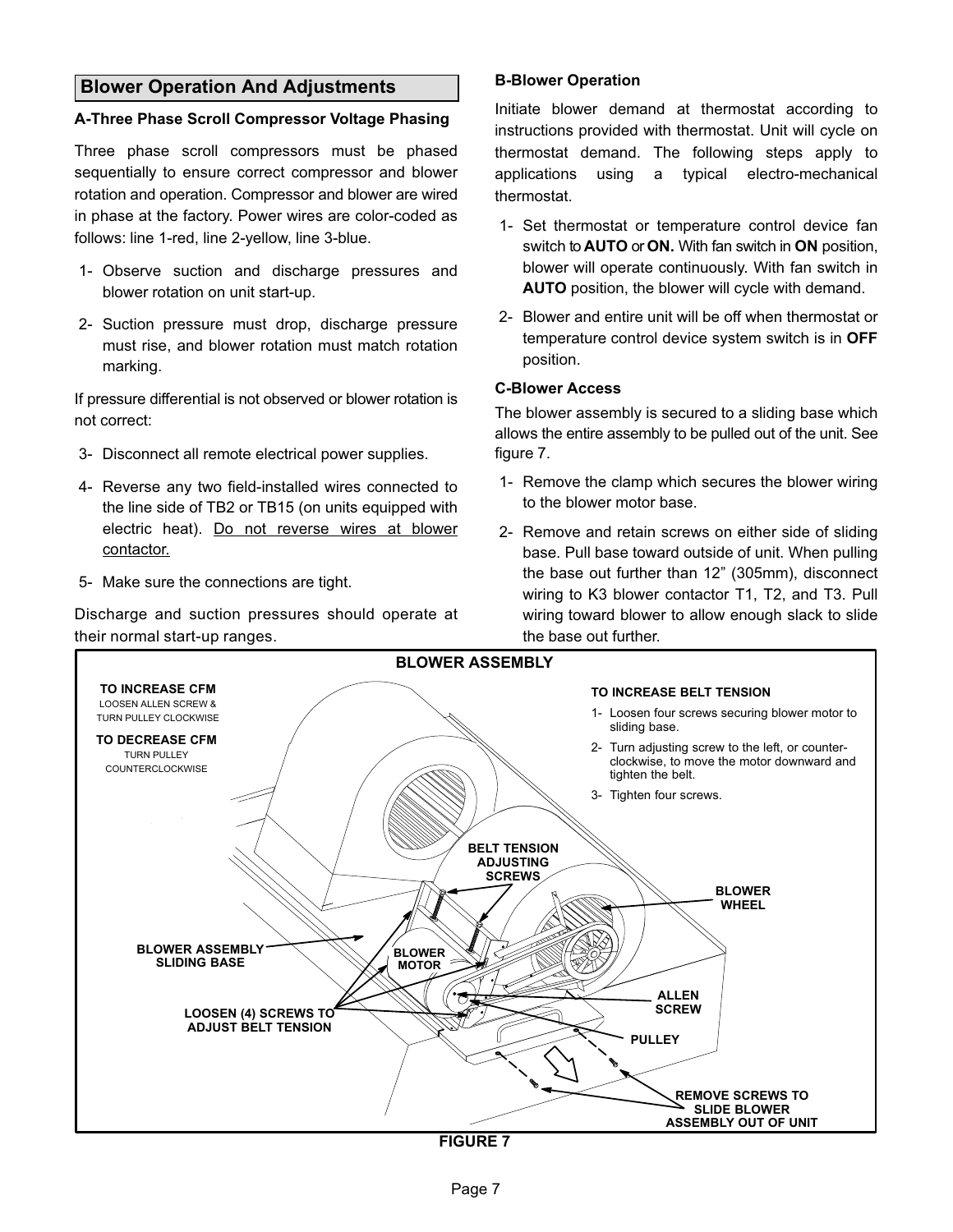- 3− Slide base back into original position when finished servicing. Replace the clamp and blower wiring in the previous location on the blower motor base. Reconnect wiring to K3 if it was disconnected.
- 4− Replace retained screws on either side of the sliding base.
- 3− Tighten two bolts on motor pulley side.

IMPORTANT − Align top edges of blower motor base and mounting frame base parallel before tightening two bolts on the other side of base. Motor shaft and blower shaft must be parallel.

4− Tighten two bolts on other side of base.

#### D−Determining Unit CFM

- 1− The following measurements must be made with a dry indoor coil and with air filters in place. Run blower without a cooling demand. Measure the indoor blower shaft RPM.
- 2− With all access panels in place, measure static pressure external to unit (from supply to return).
- 3− Referring to table [3](#page-9-0), use static pressure and RPM readings to determine unit CFM. Use table [4](#page-10-0) when installing units with any of the optional accessories listed.
- 4− The blower RPM can be adjusted at the motor pulley. Loosen Allen screw and turn adjustable pulley clockwise to increase CFM. Turn counterclockwise to decrease CFM. See figure [7](#page-7-0). Tighten Allen screw after adjustment. Do not exceed minimum and maximum number of pulley turns as shown in table 2.

| <b>TABLE 2</b>                               |
|----------------------------------------------|
| <b>MINIMUM AND MAXIMUM PULLEY ADJUSTMENT</b> |

| <b>Belt</b>      | Minimum<br>Turns Open | Maximum<br>Turns Open |  |  |  |
|------------------|-----------------------|-----------------------|--|--|--|
| A Section        | No minimum            |                       |  |  |  |
| <b>B</b> Section | *                     |                       |  |  |  |

\*No minimum number of turns open when B belt is used on pulleys 6" O.D. or larger.

#### E−Blower Belt Adjustment

Maximum life and wear can be obtained from belts only if proper pulley alignment and belt tension are maintained. Tension new belts after a 24−48 hour period of operation. This will allow belt to stretch and seat grooves. Make sure blower and motor pulley are aligned as shown in figure 8.

- 1− Loosen four screws securing blower motor to sliding base. See figure [7](#page-7-0).
- 2− To increase belt tension −

Turn belt tension adjusting screw to the left, or counterclockwise, to tighten the belt. This increases the distance between the blower motor and the blower housing.

To loosen belt tension −

Turn the adjusting screw to the right, or clockwise to loosen belt tension.



FIGURE 8

#### F−Check Belt Tension

Overtensioning belts shortens belt and bearing life. Check belt tension as follows:

1− Measure span length X. See figure 9.



 2− Apply perpendicular force to center of span (X) with enough pressure to deflect belt 1/64" for every inch of span length or 1.5mm per 100mm of span length.

Example: Deflection distance of a 40" span would be 40/64" or 5/8".

Example: Deflection distance of a 400mm span would be 6mm.

 3− Measure belt deflection force. For a used belt, the deflection force should be 5 lbs. (35kPa) . A new belt deflection force should be 7 lbs. (48kPa).

A force below these values indicates and undertensioned belt. A force above these values indicates an overtensioned belt.

#### G−Field−Furnished Blower Drives

For field−furnished blower drives, use tables [3](#page-9-0) and [4](#page-10-0) to determine BHP and RPM required. Reference table [5](#page-10-0) to determine the drive number and table [6](#page-10-0) to determine the manufacturer's model number.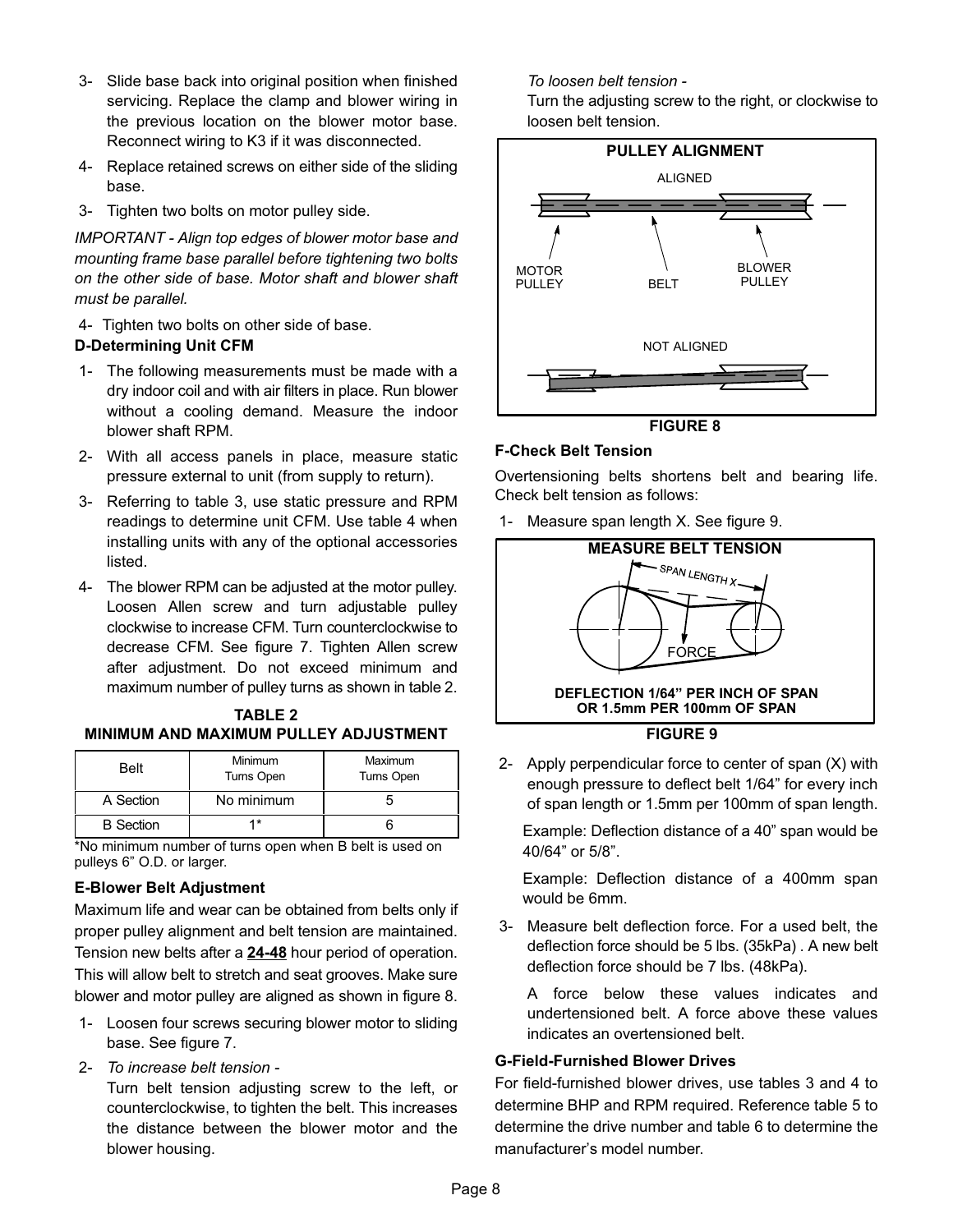| <b>TABLE 3</b>                        |
|---------------------------------------|
| 180, 240 BASE UNIT BLOWER PERFORMANCE |

<span id="page-9-0"></span>

| Air              |         |           |          |           |        |                                                                                                                                                                                                                                   |                           |        |                                                                                                    | TOTAL STATIC PRESSURE - Inches Water Gauge (Pa) |        |        |                       |  |  |  |  |  |  |  |
|------------------|---------|-----------|----------|-----------|--------|-----------------------------------------------------------------------------------------------------------------------------------------------------------------------------------------------------------------------------------|---------------------------|--------|----------------------------------------------------------------------------------------------------|-------------------------------------------------|--------|--------|-----------------------|--|--|--|--|--|--|--|
| Volume           | .20(50) | .40 (100) | .60(150) | .80 (200) |        | $\vert 1.00 \vert (250) \vert 1.20 \vert (300) \vert 1.40 \vert (350) \vert 1.60 \vert (400) \vert 1.80 \vert (450) \vert 2.00 \vert (495) \vert 2.20 \vert (545) \vert 2.40 \vert (595)$                                         |                           |        |                                                                                                    |                                                 |        |        | 2.60(645)             |  |  |  |  |  |  |  |
| cfm<br>(L/s)     | (kW)    | (kW)      | (kW)     | (kW)      | (kW)   | RPMBHP RPMBHP RPMBHP RPMBHP RPMBHP RPMBHP RPMBHP RPMBHP RPMBHP RPMBHP RPMBHP RPMBHP <br>(kW)                                                                                                                                      | (kW)                      | (kW)   | (kW)                                                                                               | (kW)                                            | (kW)   | (kW)   | <b>RPMBHP</b><br>(kW) |  |  |  |  |  |  |  |
| 4500<br>(2125)   |         |           |          |           |        | 405 0.55 510 0.80 605 1.10 690 1.40 760 1.70 825 2.05 885 (0.41)                                                                                                                                                                  | $\frac{2.35}{(1.75)}$ 945 |        | 2.70 995 3.00 1045 3.35 1095 3.70 1140 4.05 1185 4.45<br>(2.01) (2.24) (2.50) (2.76) (3.02) (3.32) |                                                 |        |        |                       |  |  |  |  |  |  |  |
| 4750<br>(2240)   |         |           |          |           |        | 410 0.60 515 0.85 610 1.20 695 1.50 765 1.85 830 2.15 890 2.50 950 2.85 1000 3.20 1050 3.55 1100 3.90 1145 4.30<br>(0.63) (0.63) (0.90) (1.12) (1.38) (1.60) (1.87) (2.13) (2.39) (2.65) (2.91) (3.21) (3.21)                     |                           |        |                                                                                                    |                                                 |        |        |                       |  |  |  |  |  |  |  |
| 5000<br>(2360)   |         |           |          |           |        | 415 0.65 520 0.95 615 1.25 695 1.60 770 1.95 835 2.30 895 2.65 950 3.00 1005 3.40 1055 3.75 1100 4.10 1145 4.45 1190 4.85 2.95 616 1<br>(3.62) (3.32) (3.32) (3.62) (2.54 (2.54 (2.54 (2.80) (3.71 (0.93) (1.19 (1.45 (1.45 (1.45 |                           |        |                                                                                                    |                                                 |        |        |                       |  |  |  |  |  |  |  |
| 5250             | (0.52)  | (0.75)    | (1.01)   | (1.27)    | (1.57) | 420 0.70 525 1.00 620 1.35 700 1.70 775 2.10 840 2.45 900 2.80 955 3.15 1010 3.55 1060 3.95 1105 4.30 1150 4.70 1195 5.10<br>(1.83)                                                                                               | (2.09)                    | (2.35) | (2.65)                                                                                             | (2.95)                                          | (3.21) | (3.51) | (3.80)                |  |  |  |  |  |  |  |
| 5500             |         |           |          | (1.38)    |        | 425 0.75 530 1.10 625 1.45 705 1.85 775 2.20 845 2.60 905 2.95 960 3.35 1010 3.70 1065 4.15 1110 4.55 1155 4.95 4200 5.35<br>(3.99) (3.69 (3.69) (3.69) (3.69) (2.50 (2.50 (2.50 (2.50 (1.94) (1.64 (1.94 (1.94 ) (3.69 (3.69 (3. |                           |        |                                                                                                    |                                                 |        |        |                       |  |  |  |  |  |  |  |
| 5750<br>(2715)   | (0.60)  | (0.86)    | (1.16)   | (1.45)    | (1.75) | 430 0.80 535 1.15 630 1.55 710 1.95 780 2.35 845 2.70 905 3.10 965 3.55 1015 3.90 1065 4.35 1115 4.75 1160 5.15<br>(2.01)                                                                                                         | (2.31)                    | (2.65) | (2.91)                                                                                             | (3.25)                                          | (3.54) | (3.84) |                       |  |  |  |  |  |  |  |
| 6000<br>(2830)   |         |           |          |           |        | 430 0.85 540 1.25 635 1.65 715 2.05 850 2.45 850 2.85 910 3.30 965 3.70 1020 4.10 1070 4.55 1120 5.00 1165 5.40<br>(1.53) (3.39) (3.39) (3.39) (3.76) (3.76) (4.03) (3.46) (2.46) (3.76) (3.39) (3.39) (4.03) (4.03) (4.03) (4.03 |                           |        |                                                                                                    |                                                 |        |        |                       |  |  |  |  |  |  |  |
| 6250<br>(2950)   |         |           |          |           |        | 435 <b>0.95 545 1.35 640 1.80</b> 720 2.20 790 2.60 855 3.05 915 3.45 970 3.90 1025 4.35 1075 4.75 1120 5.20 1165 5.65<br>(1.84)   (1.84)   (2.28)   (2.57)   (2.91)   (3.28)   (3.54)   (3.88)   (4.21)   (4.21)                 |                           |        |                                                                                                    |                                                 |        |        |                       |  |  |  |  |  |  |  |
| 6500<br>(3065)   | (0.78)  | (1.08)    | (1.38)   | (1.75)    | (2.05) | 445 1.05 550 1.45 640 1.85 725 2.35 795 2.75 860 3.20 920 3.65 975 4.10 1030 4.55 1080 5.00 1125 5.45 1170 5.90<br>(2.39)                                                                                                         | (2.72)                    | (3.06) | (3.39)                                                                                             | (3.73)                                          | (4.07) | (4.40) |                       |  |  |  |  |  |  |  |
| 6750<br>(3185)   | (0.82)  |           |          |           |        | 450 1.10 555 1.55 645 2.00 725 2.45 800 2.90 865 3.40 925 3.85 980 4.30 1035 4.75 1085 5.25 1130 5.70 1175 6.15<br>(4.29) (4.29) (4.29) (4.29) (2.54) (2.54) (2.54) (2.54) (2.54) (3.21) (4.25) (1.16) (4.25) (4.25)              |                           |        |                                                                                                    |                                                 |        |        |                       |  |  |  |  |  |  |  |
| 7000<br>(3305)   | (0.90)  | (1.23)    | (1.57)   | (1.94)    | (2.31) | 455 1.20 560 1.65 650 2.10 730 2.60 805 3.10 870 3.55 930 4.05 985 4.50 1035 4.95 1085 5.45 1135 5.95 1180 6.45<br>(2.65)                                                                                                         | (3.02)                    | (3.36) | (3.69)                                                                                             | (4.07)                                          | (4.44) | (4.81) |                       |  |  |  |  |  |  |  |
| 7250<br>(3420)   | (0.93)  | (1.31)    |          |           |        | 460 1.25 565 1.75 655 2.25 735 2.75 810 3.25 875 3.75 935 4.25 990 4.70 1040 5.20 1090 5.70 1140 6.20 1185 6.70<br>(1.30) (4.63) (4.68) (5.00) (2.42) (2.80) (3.17) (3.51) (3.58) (4.25) (4.63) (4.63) (5.00)                     |                           |        |                                                                                                    |                                                 |        |        |                       |  |  |  |  |  |  |  |
| 7500<br>(3540)   | (1.01)  | (1.38)    | (1.75)   | (2.16)    | (2.54) | 465 1.35 570 1.85 660 2.35 740 2.90 815 3.40 880 3.95 935 4.40 995 4.95 1045 5.45 1095 5.95 1140 6.45 1190 7.00<br>(2.95)                                                                                                         | (3.28)                    | (3.69) | (4.07)                                                                                             | (4.44)                                          | (4.81) | (5.22) |                       |  |  |  |  |  |  |  |
| 7750<br>(3655)   | (1.08)  | (1.49)    | (1.87)   | (2.28)    | (2.69) | 470 1.45 575 2.00 665 2.50 745 3.05 820 3.60 880 4.10 940 4.60 995 5.15 1050 5.70 1100 6.20 1145 6.70 1190 7.25<br>(3.06)                                                                                                         | (3.43)                    | (3.84) | (4.25)                                                                                             | (4.63)                                          | (5.00) | (5.41) |                       |  |  |  |  |  |  |  |
| 8000<br>(3775)   | (1.19)  | (1.60)    | (2.01)   | (2.39)    | (2.80) | 480 1.60 585 2.15 675 2.70 750 3.20 820 3.75 885 4.30 945 4.85 1000 5.35 1055 5.95 1105 6.50 1150 7.00 1195 7.55<br>(3.21)                                                                                                        | (3.62)                    | (3.99) | (4.44)                                                                                             | (4.85)                                          | (5.22) | (5.63) |                       |  |  |  |  |  |  |  |
| 8250<br>(3895)   | (1.27)  | (1.68)    | (2.13)   | (2.50)    | (2.95) | 485 1.70 590 2.25 680 2.85 755 3.35 825 3.95 890 4.50 950 5.05 1005 5.60 1060 6.20 1110 6.75 1155 7.30 1200 7.85<br>(3.36)                                                                                                        | (3.77)                    | (4.18) | (4.63)                                                                                             | (5.04)                                          | (5.45) | (5.86) |                       |  |  |  |  |  |  |  |
| 8500<br>(4010)   | (1.34)  | (1.79)    | (2.24)   | (2.65)    | (3.06) | 490 1.80 595 2.40 685 3.00 760 3.55 830 4.10 895 4.70 955 5.30 1010 5.85 1065 6.45 1110 7.00 1160 7.60<br>(3.51)                                                                                                                  | (3.95)                    | (4.36) | (4.81)                                                                                             | (5.22)                                          | (5.67) |        |                       |  |  |  |  |  |  |  |
| 8750<br>(4130)   | (1.42)  | (1.87)    | (2.35)   | (2.80)    | (3.21) | 500 1.90 600 2.50 690 3.15 765 3.75 835 4.30 900 4.95 960 5.55 1015 6.10 1065 6.70 1115 7.30 1165 7.90<br>(3.69)                                                                                                                  | (4.14)                    | (4.55) | (5.00)                                                                                             | (5.45)                                          | (5.89) |        |                       |  |  |  |  |  |  |  |
| 9000<br>(4245    |         |           |          |           |        | 505 2.05 610 2.70 695 3.30 770 3.90 840 4.55 905 5.15 965 5.75 1020 6.40 1070 6.95 1120 7.60 1170 8.25<br>(1.53) (2.01) (2.46) (3.39) (3.39) (3.84) (4.29) (3.29) (5.18) (5.67) (6.15)                                            |                           |        |                                                                                                    |                                                 |        |        |                       |  |  |  |  |  |  |  |
| 9250<br>(4365)   | (1.64)  | (2.13)    | (2.61)   | (3.06)    | (3.54) | <b>515 2.201615 2.851</b> 700 3.501775 4.101845 4.751910 5.401970 6.0011025 6.6511075 7.2511125 7.9011170 8.50<br>(4.03)                                                                                                          | (4.48)                    | (4.96) | (5.41)                                                                                             | (5.89)                                          | (6.34) |        |                       |  |  |  |  |  |  |  |
| 9500<br>(4485)   | (1.75)  | (2.24)    | (2.72)   | (3.25)    | (3.69) | 525 2.35 620 3.00 705 3.65 785 4.35 850 4.95 915 5.60 975 6.30 1030 6.90 1080 7.55 1130 8.20<br>(4.18)                                                                                                                            | (4.70)                    | (5.15) | (5.63)                                                                                             | (6.12)                                          |        |        |                       |  |  |  |  |  |  |  |
| 9750<br>(4600)   | (1.87)  | (2.39)    | (2.87)   | (3.39)    | (3.88) | <b>530 2.50 630 3.20</b> 715 3.85 790 4.55 855 5.20 920 5.85 980 6.55 1035 7.20 1085 7.85 1135 8.50<br>(4.36)                                                                                                                     | (4.89)                    | (5.37) | (5.86)                                                                                             | (6.34)                                          |        |        |                       |  |  |  |  |  |  |  |
| 10.000<br>(4720) |         |           |          |           |        | <b>540 2.65 635 3.35</b> 720 4.05 795 4.75 860 5.40 925 6.10 985 6.80 1035 7.45 1090 8.15<br>( <b>1.98) (2.50</b> (3.02) (3.54) (4.03) (4.55) (5.07) (5.56) (6.08)                                                                |                           |        |                                                                                                    |                                                 |        |        |                       |  |  |  |  |  |  |  |

NOTES — <mark>BLOWER PERFORMANCE TABLE INCLUDES INTERNAL RESISTANCE FOR BASE UNIT ONLY.</mark> All data is measured with dry indoor coil and air filters in place

#### BASE UNIT WITH OPTIONS/ACCESSORIES:

TOTAL STATIC PRESSURE = TOTAL ADDED INTERNAL STATIC PRESSURE + TOTAL ADDED EXTERNAL STATIC PRESSURE TO DETERMINE TOTAL ADDED INTERNAL STATIC PRESSURE: For design air volume, determine total air resistance for

1) wet indoor coil of selected unit, plus

2) all selected factory installed options (heat section, economizer, etc.) and field installed accessories

(horizontal roof frame, diffuser, etc.). See table [4](#page-10-0) for wet coil and option/accessory air resistance data.

#### NOTE - BOLD ITALICS INDICATES FIELD FURNISHED DRIVE. 1200 RPM maximum blower speed.

NOTE - In Canada, nominal motor output is also maximum usable motor output. Maximum usable motor horsepower: 3hp=3.45, 5hp=5.75, 7.5hp=8.62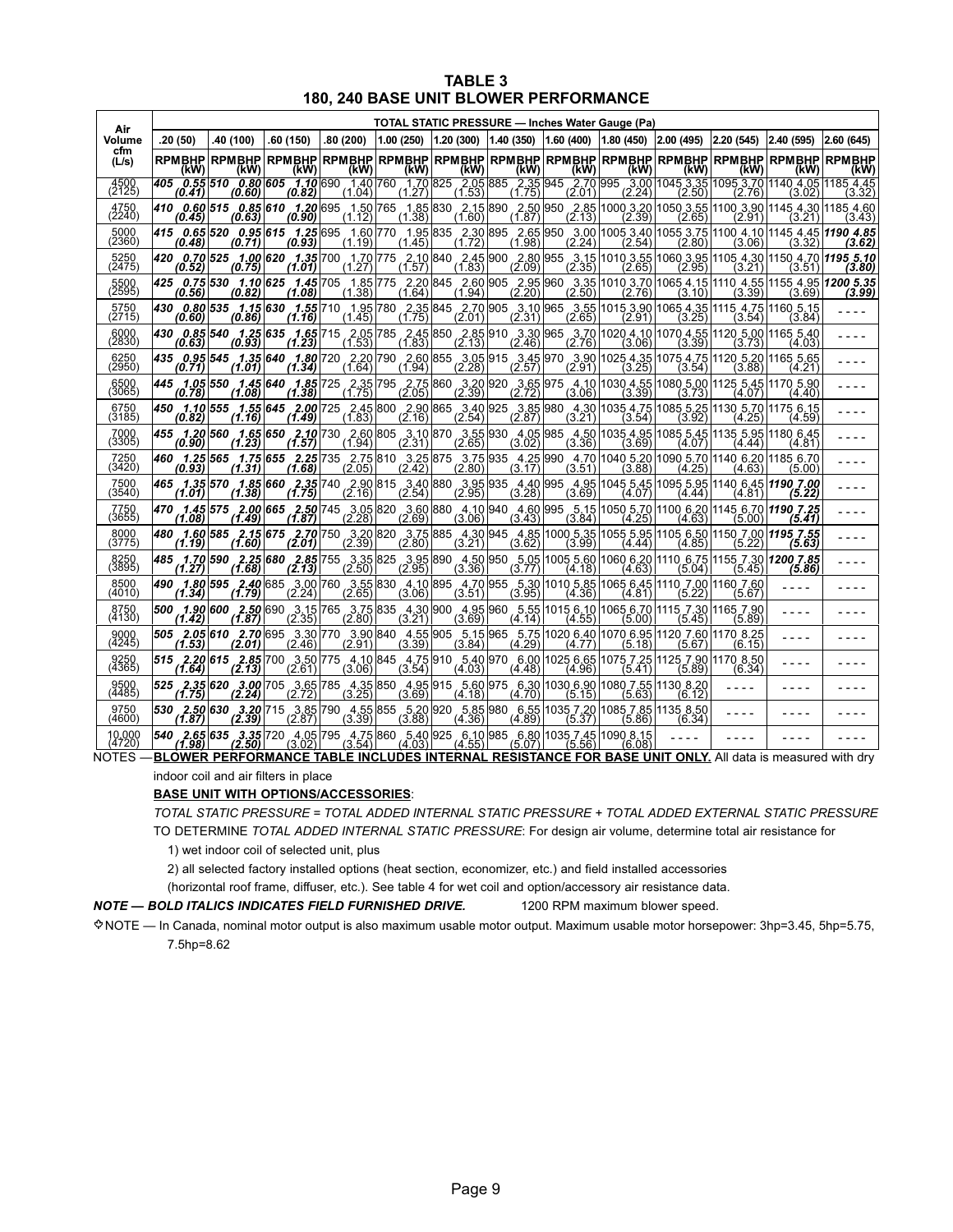| <b>TABLE 4</b>                          |
|-----------------------------------------|
| <b>OPTIONS ACCESSORY AIR RESISTANCE</b> |

<span id="page-10-0"></span>

| <b>Air Volume</b> |      | Total Resistance - inches water gauge (Pa) |               |                      |            |                        |  |  |  |
|-------------------|------|--------------------------------------------|---------------|----------------------|------------|------------------------|--|--|--|
|                   |      | <b>Wet Indoor Coil</b>                     |               | <b>Electric Heat</b> | Economizer | <b>Horizontal Roof</b> |  |  |  |
| cfm               | L/s  | <b>THA180</b>                              | <b>THA240</b> |                      |            | <b>Mounting Frame</b>  |  |  |  |
| 4500              | 2125 | .04(10)                                    | .06(15)       | .01(2)               | .05(12)    | .07(170)               |  |  |  |
| 4750              | 2240 | .04(10)                                    | .06(15)       | .01(2)               | .05(12)    | .08(20)                |  |  |  |
| 5000              | 2360 | .04(10)                                    | .07(17)       | .01(2)               | .06(15)    | .08(20)                |  |  |  |
| 5250              | 2475 | .05(12)                                    | .07(17)       | .02(5)               | .06(15)    | .09(22)                |  |  |  |
| 5500              | 2595 | .05(12)                                    | .08(20)       | .02(5)               | .06(15)    | .10(25)                |  |  |  |
| 5750              | 2715 | .05(12)                                    | .08(20)       | .02(5)               | .07(17)    | .11(27)                |  |  |  |
| 6000              | 2830 | .06(15)                                    | .09(22)       | .02(5)               | .07(17)    | .11(27)                |  |  |  |
| 6250              | 2950 | .06(15)                                    | .10(25)       | .02(5)               | .08(20)    | .12(30)                |  |  |  |
| 6500              | 3065 | .06(15)                                    | .10(25)       | .03(7)               | .08(20)    | .13(32)                |  |  |  |
| 6750              | 3185 | .07(17)                                    | .11(27)       | .03(7)               | .08(20)    | .14(35)                |  |  |  |
| 7000              | 3305 | .07(17)                                    | .12(30)       | .03(7)               | .09(22)    | .15(37)                |  |  |  |
| 7250              | 3420 | .08(20)                                    | .12(30)       | .03(7)               | .09(22)    | .16(40)                |  |  |  |
| 7500              | 3540 | .08(20)                                    | .13(32)       | .03(7)               | .10(25)    | .17(42)                |  |  |  |
| 7750              | 3655 | .08(20)                                    | .13(32)       | .04(10)              | .10(25)    | .18(45)                |  |  |  |
| 8000              | 3775 | .09(22)                                    | .14(35)       | .04(10)              | .11(27)    | .19(47)                |  |  |  |
| 8250              | 3895 | .09(22)                                    | .15(37)       | .04(10)              | .11(27)    | .20(50)                |  |  |  |
| 8500              | 4010 | .10(25)                                    | .16(40)       | .04(10)              | .12(30)    | .21(52)                |  |  |  |
| 8750              | 4130 | .10(25)                                    | .16(40)       | .05(12)              | .12(30)    | .22(55)                |  |  |  |
| 9000              | 4245 | .11(27)                                    | .17(42)       | .05(12)              | .13(32)    | .24(60)                |  |  |  |
| 9250              | 4365 | .11(27)                                    | .18(45)       | .05(12)              | .14(35)    | .25(62)                |  |  |  |
| 9500              | 4485 | .12(30)                                    | .18(45)       | .05(12)              | .14(35)    | .26(65)                |  |  |  |
| 9750              | 4600 | .12(30)                                    | .19(47)       | .06(15)              | .15(37)    | .27(67)                |  |  |  |
| 10,000            | 4720 | .12(30)                                    | .20(50)       | .06(15)              | .16(40)    | .29 (72)               |  |  |  |

#### TABLE 5 DRIVE KIT SPECIFICATIONS

|                    | <b>Blower Motor Outputs</b> |                      |               | <b>RPM Range</b> |         |         |          |          |           |          |         |
|--------------------|-----------------------------|----------------------|---------------|------------------|---------|---------|----------|----------|-----------|----------|---------|
| Nominal hp Maximum | hp                          | <b>Nominal</b><br>kW | Maximum<br>kW | <b>Drive A</b>   | Drive 1 | Drive 2 | Drive 3  | Drive 4  | Drive 6   | Drive 7  | Drive 9 |
| 3                  | 3.45                        | 2.2                  | 2.6           | 535-725          | 710-965 | ----    |          |          |           |          |         |
| 5                  | 5.75                        | 3.7                  | 4.3           | $- - - -$        | ----    | 685-865 | 850-1045 | 945-1185 |           |          |         |
| 7.5                | 8.63                        | 5.6                  | 6.4           | $- - - -$        | - - - - |         |          |          | 1045-1285 | 850-1045 | 685-865 |
| 10                 | 11.5                        | 7.5                  | 8.6           | $- - - -$        | - - - - |         |          |          | 1045-1285 | ----     |         |

\*Using total air volume and system static pressure requirements determine from blower performance tables rpm and motor output required. Maximum usable output of motors<br>furnished by manufacturer are shown. In Canada, nomina

TABLE 6 MANUFACTURER'S NUMBERS

|                     |             |            | DRIVE COMPONENTS |                                 |           |                     |                 |                 |                 |                      |                        |  |
|---------------------|-------------|------------|------------------|---------------------------------|-----------|---------------------|-----------------|-----------------|-----------------|----------------------|------------------------|--|
|                     |             | <b>RPM</b> |                  | <b>ADJUSTABLE SHEAVE</b>        |           | <b>FIXED SHEAVE</b> |                 |                 | <b>BELTS</b>    | <b>SPLIT BUSHING</b> |                        |  |
| <b>Drive</b><br>No. | <b>H.P.</b> | Min        | Max              | OEM Part<br>Supplier No.<br>No. |           | Supplier No.        | OEM Part<br>No. | Supplier<br>No. | OEM Part<br>No. | Supplier<br>No.      | <b>OEM Part</b><br>No. |  |
| A                   | 3           | 535        | 725              | 1VP40x7/8                       | 79J0301   | BK95X1-7/16         | 80K1601         | <b>BX59</b>     | 59A5001         | N/A                  | N/A                    |  |
|                     | 3           | 710        | 965              | 1VP40x7/8                       | 79J0301   | BK72x1-7/16         | 100244-13       | <b>BX56</b>     | 100245-11       | N/A                  | N/A                    |  |
| 2                   | 5           | 685        | 865              | 1VP50x1-1/8                     | P-8-1977  | BK100x1-7/16        | 39L1301         | <b>BX62</b>     | 57A7701         | N/A                  | N/A                    |  |
| 3                   | 5           | 850        | 1045             | 1VP65x1-1/8                     | 100239-03 | <b>BK110H</b>       | 100788-06       | <b>BX66</b>     | 97J5901         | $H - 1 - 7/16$       | 49M6201                |  |
| 4                   | 5           | 945        | 1185             | 1VP60x1-1/8                     | 41C1301   | BK90H               | 100788-04       | <b>BX72</b>     | 57A7701         | $H - 1 - 7/16$       | 49M6201                |  |
| 6                   | 7.5         | 1045       | 1285             | 1VP65x1-3/8                     | 78M7101   | BK90H               | 100788-04       | <b>BX64</b>     | 97J5801         | $H - 1 - 7/16$       | 49M6201                |  |
| 6                   | 10          | 1045       | 1285             | 1VP65x1-3/8                     | 78M7101   | 1B5V86              | 78M8301         | 5VX760          | 100245-21       | $B-1-7/16$           | 100246-01              |  |
| 7                   | 7.5         | 850        | 1045             | 1VP65x1-3/8                     | 78M7101   | <b>BK110H</b>       | 100788-06       | <b>BX66</b>     | 97J5901         | $H - 1 - 7/16$       | 49M6201                |  |
| 9                   | 7.5         | 685        | 865              | 1VP60x1-3/8                     | 78L5501   | AK114x1-7/16        | 100244-01       | AX68            | 100245-06       | $H - 1 - 7/16$       | 49M6201                |  |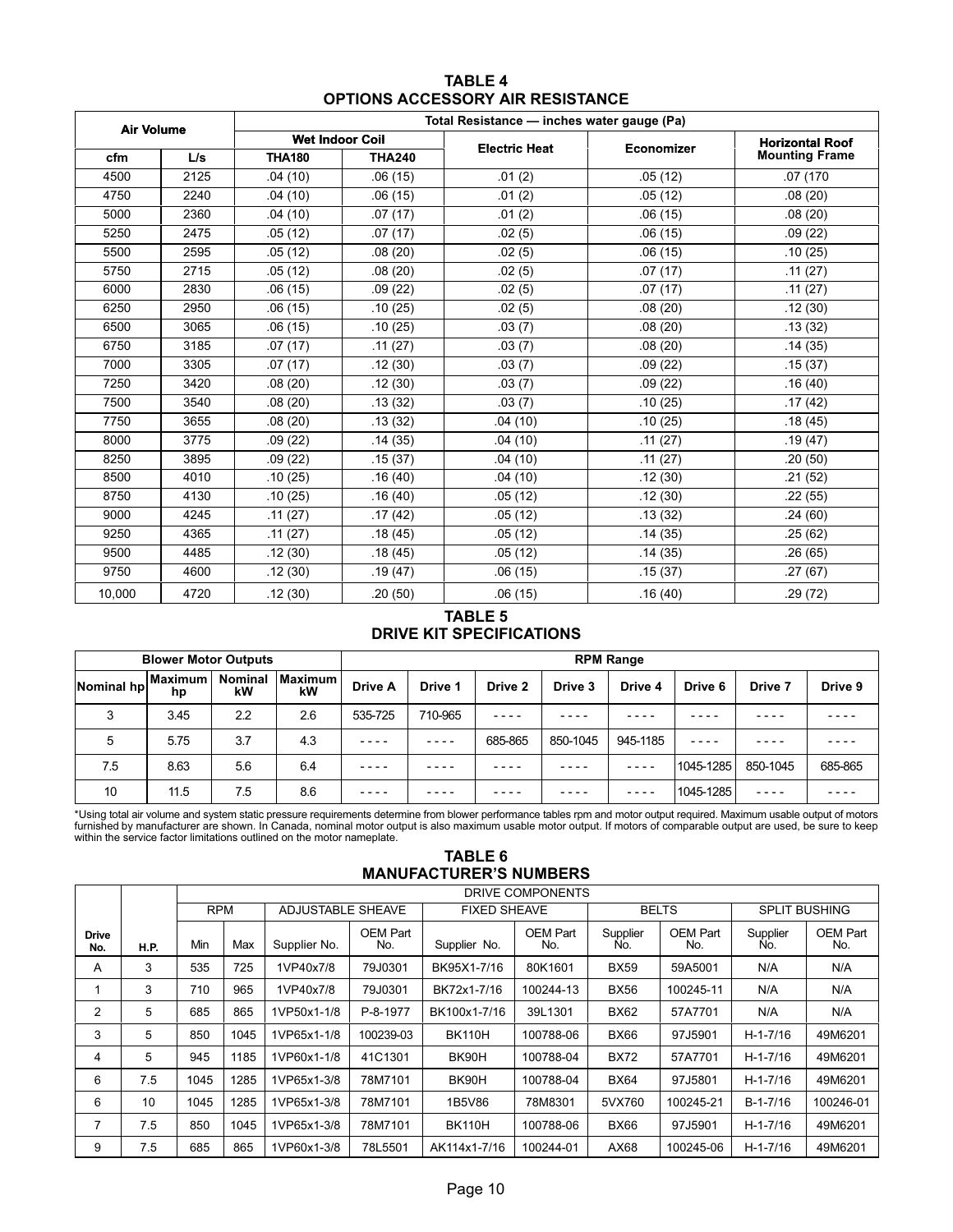## <span id="page-11-0"></span>Cooling Start−Up

#### A−Start−Up

- 1− Remove coil covers before starting unit.
- 2− Set thermostat or temperature control device fan switch to **AUTO** or **ON**. Set thermostat or temperature control device to initiate a first−stage cooling demand.

A first−stage (Y1) cooling demand will energize compressor 1 and outdoor fans 1 & 2. An increased cooling demand (Y2) will initiate compressor 2 and outdoor fans 3 & 4. On units with an economizer, when outdoor air is acceptable, a first−stage demand will energize the economizer; a second−stage demand will energize compressor 1 and outdoor fans 1 & 2.

- 3− Refrigerant circuits are factory charged with HCFC−22 refrigerant. See unit rating plate for correct amount of charge.
- 4− Units contain two refrigerant circuits or systems. See figure 10.



#### FIGURE 10

#### B−Refrigerant Charge and Check

WARNING−Do not exceed nameplate charge under any condition.

This unit is factory charged and should require no further adjustment. If the system requires charge, reclaim the charge, evacuate the system, and add required nameplate charge.

NOTE − System charging is not recommended below 60°F (15°C). In temperatures below 60°F (15°C), the charge must be weighed into the system.

If weighing facilities are not available, or to check the charge, use the following procedure:

- 1− Attach gauge manifolds and operate unit in cooling mode until system stabilizes (approximately five minutes). Make sure all outdoor air dampers are closed.
- 2− Check each system separately with all stages operating.
- 3− Use a thermometer to accurately measure the outdoor ambient temperature.
- 4− Apply the outdoor temperature to table 7 or 8 to determine normal operating pressures.
- 5− Compare the normal operating pressures to the pressures obtained from the gauges. Minor variations in these pressures may be expected due to differences in installations. Significant differences could mean that the system is not properly charged or that a problem exists with some component in the system. Correct any system problems before proceeding.
- 6− If discharge pressure is high, remove refrigerant from the system. If discharge pressure is low, add refrigerant to the system.
	- Add or remove charge in increments.
	- Allow the system to stabilize each time refrigerant is added or removed.
- 7− Use the following approach method along with the normal operating pressures to confirm readings.

| <b>TABLE 7</b>                     |
|------------------------------------|
| THA180 NORMAL OPERATING PRESSURES. |

| Outdoor<br>Coil                    | <b>CIRCUIT 1</b> |                    | <b>CIRCUIT 2</b> |                   |
|------------------------------------|------------------|--------------------|------------------|-------------------|
| <b>Entering</b><br><b>Air Temp</b> | DIs. +10<br>psig | Suct. $±5$<br>psig | Dis. +10<br>psig | Suc. $±5$<br>psig |
| $65^{\circ}$ F                     | 155              | 70                 | 158              | 71                |
| $75^{\circ}F$                      | 182              | 71                 | 187              | 73                |
| $85^{\circ}$ F                     | 212              | 71                 | 216              | 74                |
| $95^{\circ}$ F                     | 242              | 72                 | 247              | 75                |
| 105°F                              | 270              | 72                 | 278              | 76                |
| $115^{\circ}F$                     | 300              | 73                 | 309              | 78                |
|                                    |                  |                    |                  |                   |

TABLE 8

THA240 NORMAL OPERATING PRESSURES

| Outdoor<br>Coil                    | <b>CIRCUIT 1</b> |                  | <b>CIRCUIT 2</b> |                 |
|------------------------------------|------------------|------------------|------------------|-----------------|
| <b>Entering</b><br><b>Air Temp</b> | DIs. +10<br>psig | Suct. +5<br>psig | Dis. +10<br>psig | Suc. +5<br>psig |
| $65^{\circ}$ F                     | 168              | 73               | 168              | 74              |
| $75^{\circ}F$                      | 194              | 74               | 195              | 76              |
| $85^{\circ}$ F                     | 224              | 75               | 228              | 77              |
| $95^{\circ}$ F                     | 255              | 76               | 260              | 79              |
| $105^\circ F$                      | 287              | 76               | 292              | 80              |
| $115^{\circ}F$                     | 319              | 77               | 322              | 82              |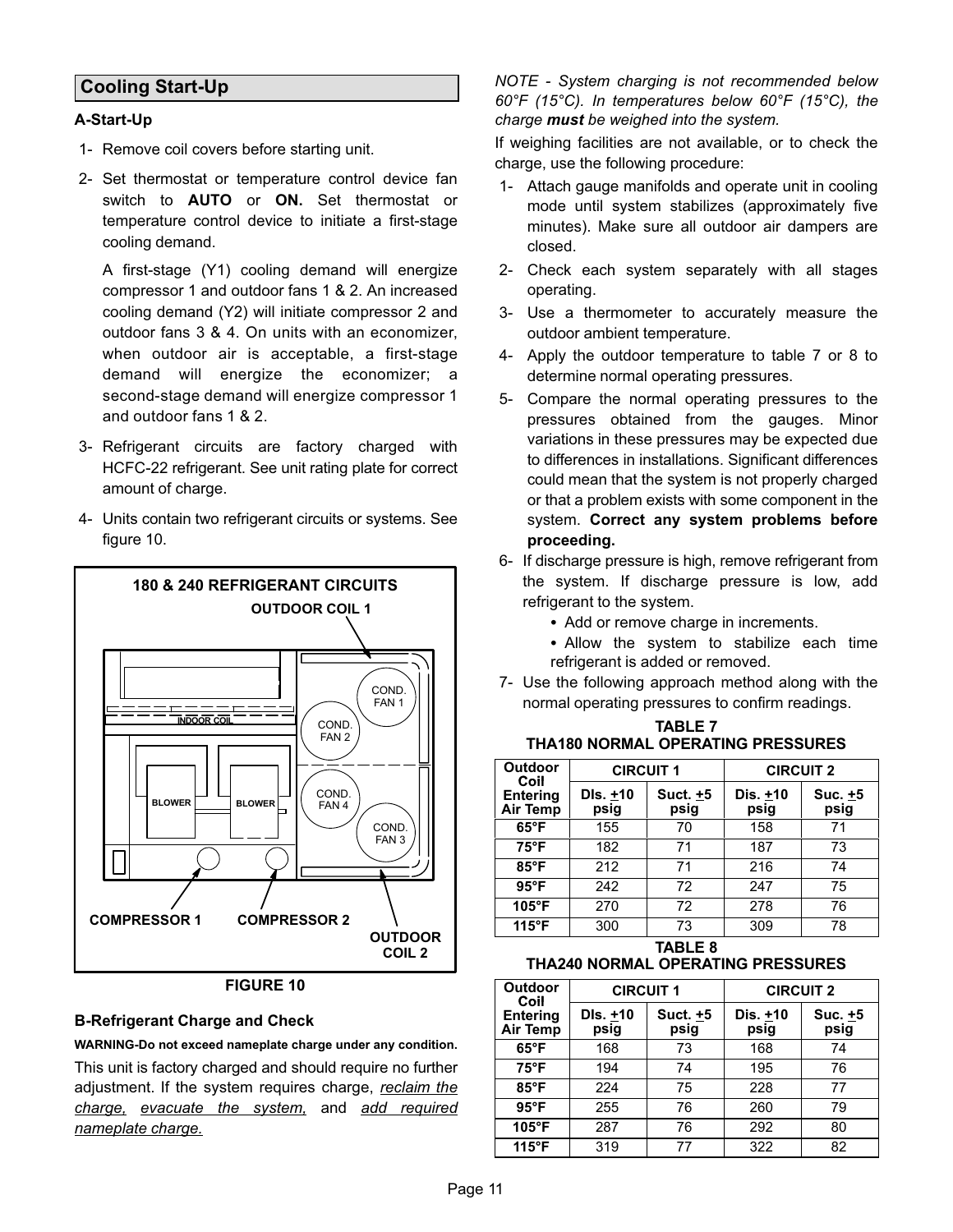#### C−Charge Verification − Approach Method

 8− Using the same thermometer, compare liquid temperature to outdoor ambient temperature.

Approach Temperature = Liquid temperature minus ambient temperature.

- 9− Approach temperature should match values in table 9. An approach temperature greater than value shown indicates an undercharge. An approach temperature less than value shown indicates an overcharge.
- 10− Do not use the approach method if system pressures do not match pressures in table [7](#page-11-0) or [8](#page-11-0). The approach method is not valid for grossly over or undercharged systems.

#### TABLE 9 APPROACH TEMPERATURES

|      | Liquid Temp. Minus Ambient Temp.             |                                              |  |
|------|----------------------------------------------|----------------------------------------------|--|
| Unit | 1st Stage                                    | 2nd Stage                                    |  |
| 180  | $10^{\circ}$ F + 1<br>$(5.5^{\circ}C + 0.5)$ | $10^{\circ}$ F + 1<br>$(5.5^{\circ}C + 0.5)$ |  |
| 240  | $11^{\circ}F + 1$<br>$(6.1^{\circ}C + 0.5)$  | $11^{\circ}F + 1$<br>$(6.1^{\circ}C + 0.5)$  |  |

#### D−Compressor Controls

 1− High Pressure Switches (S4, S7) Compressor circuits are protected by a high pressure switch which cuts out at 410 psig  $+$  10 psig (2825 kPa  $± 70$  kPa).

2− Freezestats (S49, S50)

Switches de−energize compressors when indoor coil temperature falls below 29°F (-2°C) to prevent coil freeze−up. Switches reset when indoor coil temperature reaches  $58^{\circ}$ F (15 $^{\circ}$ C).

3− Defrost Switches (S6, S9)

Defrost switches close to initiate defrost when liquid line temperature falls to 35°F (1.7°C). The defrost switch is located on the liquid line between the outdoor expansion valve and the distributor

- 4− Defrost Termination Switches (S46, S104) Defrost pressure switches open to terminate defrost when suction (discharge pressure during cooling and defrost) pressure reaches 275 psig (1096 kPa).
- 5− Defrost Controls (CMC1, CMC2)

Defrost is liquid line temperature initiated and operates for 14 minutes unless terminated by suction line pressure drop.

When the liquid line temperature drops below 35°F, the defrost switch closes and signals the defrost control that a defrost cycle is needed. If the defrost switch is still closed after 60 minutes (default), a defrost cycle begins and operates for 14 minutes. The defrost pressure switch can terminate the defrost cycle before the 14 minutes elapses if suction pressure reaches  $275 \pm 10$  psi.

Electric heat is energized during defrost to maintain discharge air temperature.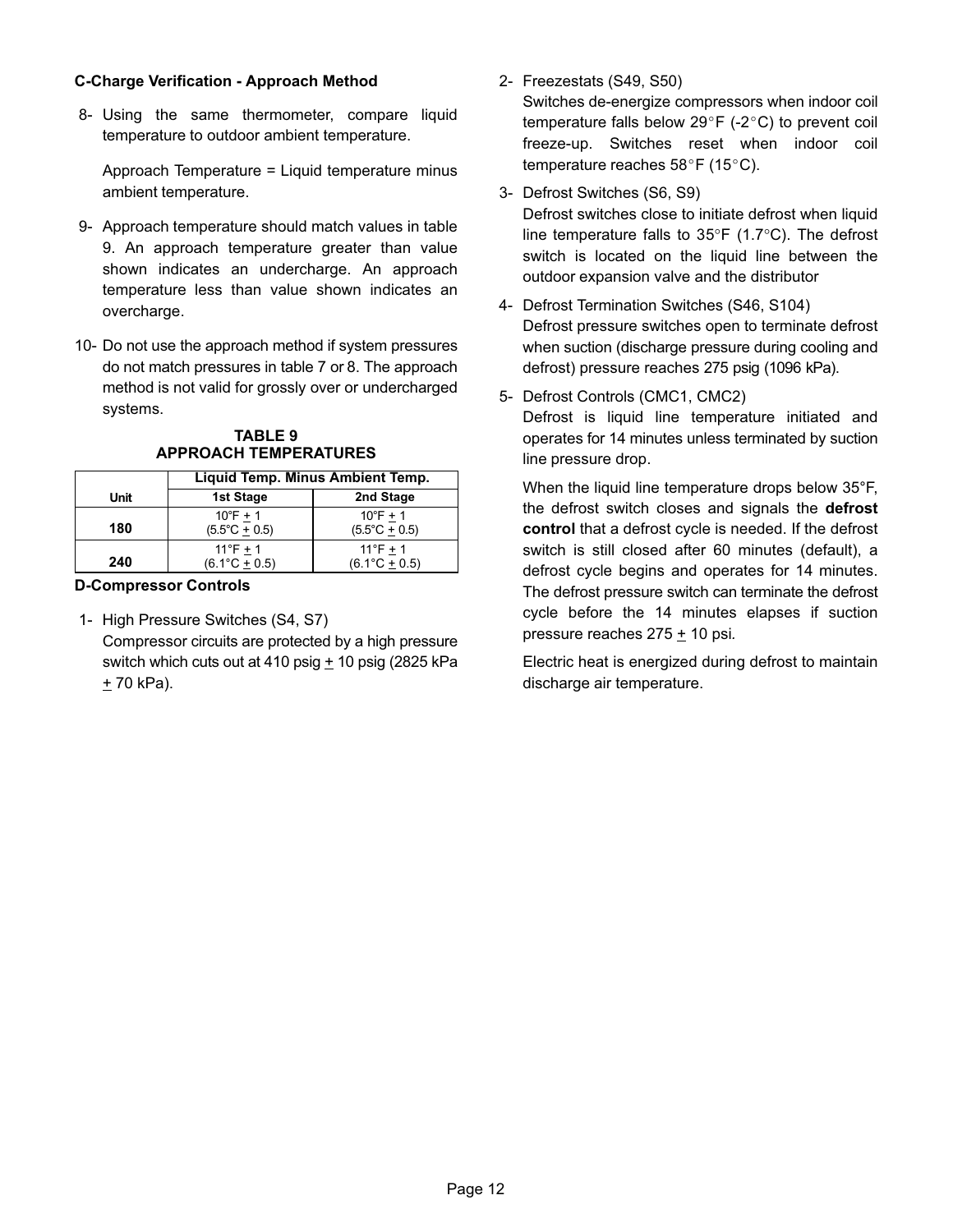## Defrost Control Board

The defrost thermostat, defrost pressure switch and the defrost control work together to ensure that the heat pump outdoor coil does not ice excessively during the heating mode.

#### Compressor Accumulated Run−Time Interval

The defrost control will not energize a defrost cycle unless the unit has been operating in heating mode for an accumulated 60 minutes (default). The run time interval can be changed by moving the jumper on the CMC board timing pins. See figure 11.

The defrost interval can be adjusted to 30, 60, or 90 minutes. The defrost timing jumper is factory−installed to provide a 60−minute defrost interval. If the timing selector jumper is not in place, the control defaults to a 90−minute defrost interval.

Note − When adjusting timing pins, set both CMC1 and CMC2 defrost controls to the same defrost interval.

#### Defrost Test Option

A TEST option is provided for troubleshooting. The TEST mode may be started any time the unit is in the heating mode and the defrost thermostat is closed or jumpered. If the timing jumper is in the TEST position at power-up, the defrost control will ignore the test pins. When the jumper is placed across the TEST pins for two seconds, the control will enter the defrost mode. If the jumper is removed before an additional 5−second period has elapsed (7 seconds total), the unit will remain in defrost mode until the defrost pressure switch opens or 14 minutes have passed. If the jumper is not removed until after the additional 5−second period has elapsed, the defrost will terminate and the test option will not function again until the jumper is removed and re−applied.

#### Diagnostic LEDs

The defrost board uses two LEDs for diagnostics. The LEDs flash a sequence according to the condition. TABLE 10

| <b>Defrost Control Board Diagnostic LED</b> |                                  |                                  |  |  |  |  |
|---------------------------------------------|----------------------------------|----------------------------------|--|--|--|--|
| <b>Indicates</b>                            | LED <sub>1</sub>                 | LED <sub>2</sub>                 |  |  |  |  |
| Normal operation /<br>power to board        | Synchronized<br>Flash with LED 2 | Synchronized<br>Flash with LED 1 |  |  |  |  |
| Board failure /<br>no power                 | Off                              | Off                              |  |  |  |  |
| <b>Board failure</b>                        | On                               | On                               |  |  |  |  |
| Pressure switch open                        | Flash                            | On                               |  |  |  |  |



FIGURE 11